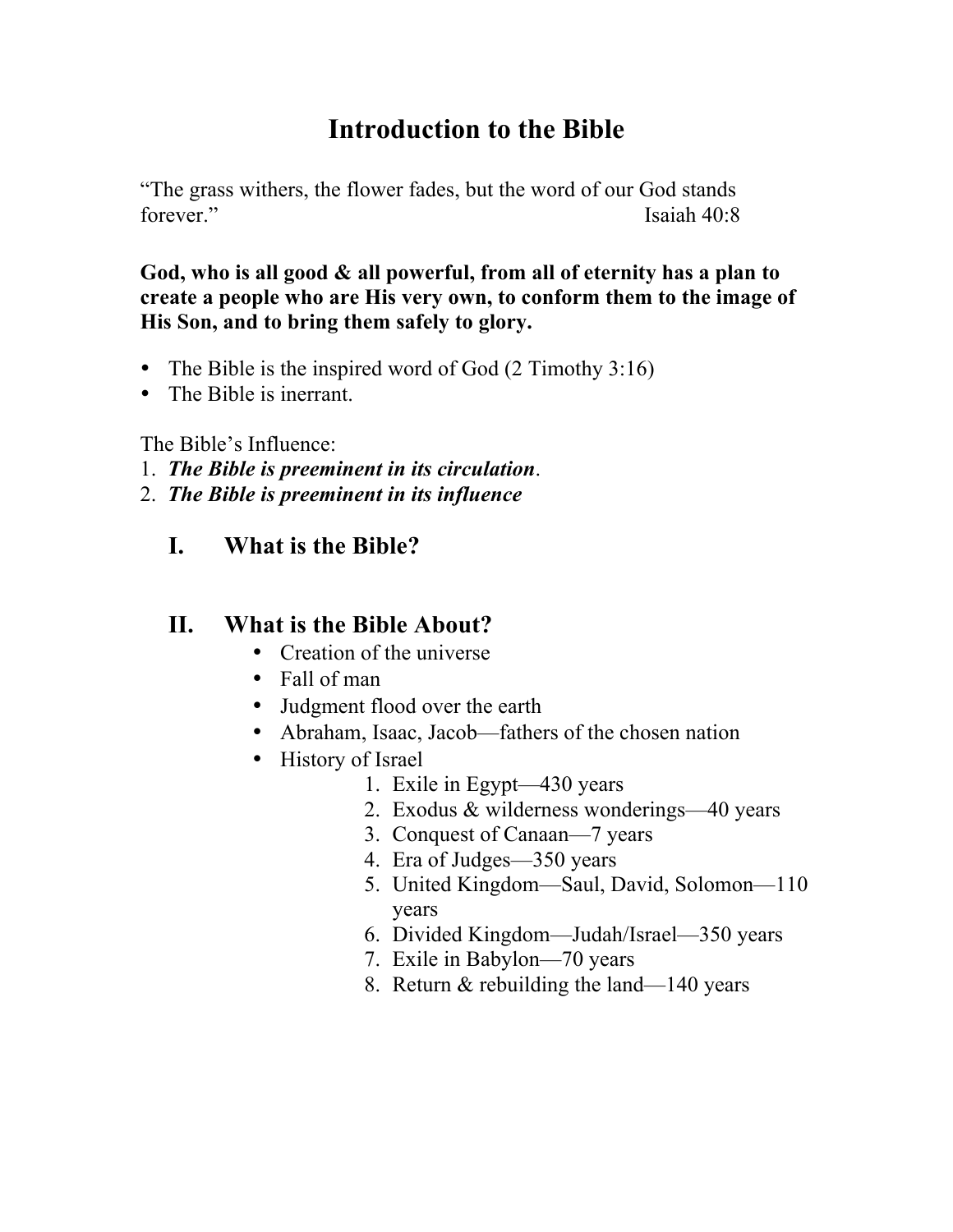### **II. Organization of the Old Testament**

- The Law—5 (Genesis—Deuteronomy)
- History—12 (Joshua—Esther)
- Wisdom—5 (Job—Song of Solomon)
- Major Prophets—5 (Isaiah—Daniel)
- Minor Prophets—12 (Hosea—Malachi)

#### Intertestamental period—

OT & NT go from creation to consummation, eternity past to eternity future.

### **III. New Testament**

Gospels—

Acts—

Epistles—

Revelation—

### **IV. Theme of the Bible**

*There is one God; the Bible has one Creator; it is one book. It is the story of God redeeming His chosen people for the praise of His glory.*

Five recurring motifs:

- The character of God
- The judgment for sin & disobedience
- The blessing for faith & obedience
- The Lord Savior and sacrifice for sin
- The coming kingdom & glory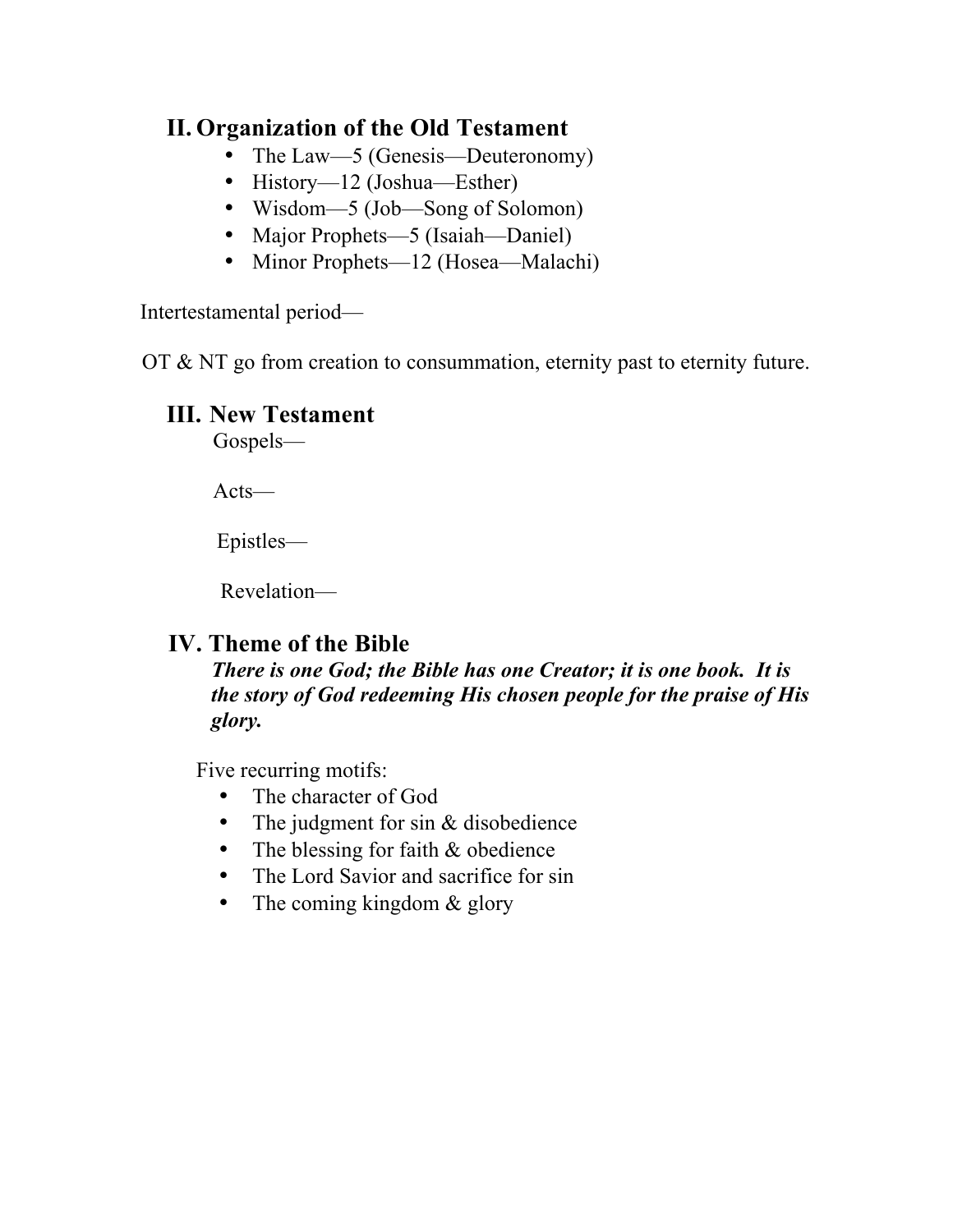# **How Did We Get the Bible?**

## **I. Scripture's Self Claims**

Over 2000 times in the OT the Bible asserts that God spoke what is written within its pages.

The phrase "Word of God" occurs over 40 times in the NT.

2 Timothy 3:16 Isaiah 55:11 God's Word declares that it is inerrant (Ps. 12:6; 119:140; Pr. 30:5a; John 10:35)

## **II. The Publishing Process A. Revelation (Hebrews 1:1)**

God's revelation is most completely given through Scripture (1 Corinthians 2:6-16).

## **B. Inspiration**

2 Tim. 3:16; 2 Peter 1:20, 21

## **C. Canonicity**

The Bible is actually one book with one Divine Author though written over a period of 1500 years and through the pens of almost 40 human writers. Creation account—

Eternity future (Revelation)—

Principles used to validate the writings which came as the result of divine revelation & inspiration:

- A recognized prophet or apostle as the author (or one associated with them—Mark, Luke, Hebrews, James, Jude)
- The writing could not disagree with or contradict previous Scripture
- The writing had to have the general consensus by the church as an inspired book